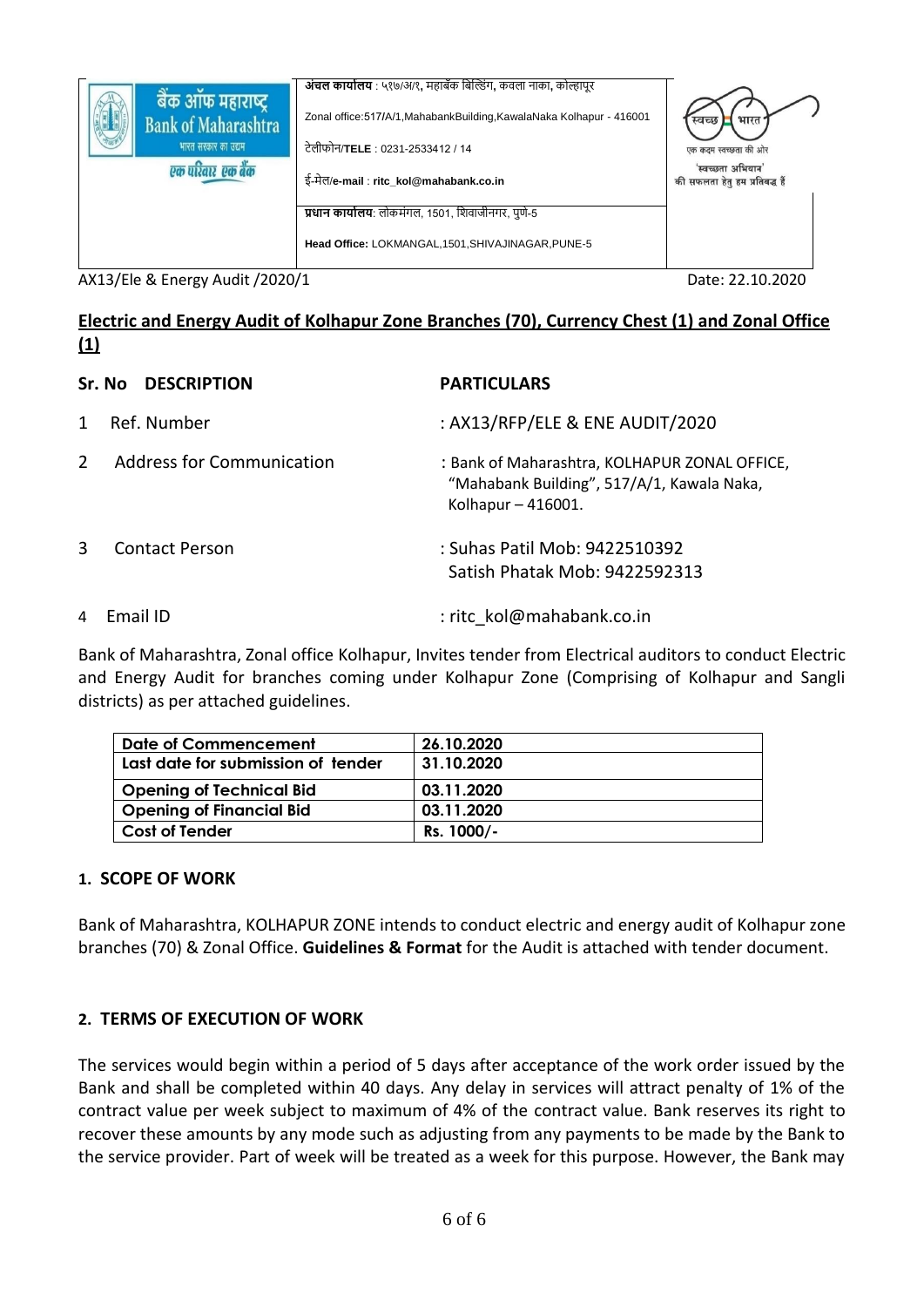condone the liquidity damages for delay of less than a week. The decision to further continue/ discontinue the contract with the service provider lies fully with the Bank.

# **Eligibility Criteria:-**

- 1. Government certified auditor who are registered with Bureau of Energy Efficiency with capable team having minimum educational qualification of Electrical Engineering degree & five year experience of electrical audit work.
- 2. The firm must be a registered company or firm in India and should have been in the business in India from the last 3 years.

## **General Terms and Condition:-**

- 1. A non-Refundable Processing Fee of Rs. 1000/- through DD/Pay order in favor of Bank of Maharashtra at Tarabai Chowk branch, must be submitted along the application form.
- 2. The vendors should submit all the relevant supporting documents as a part of Submission. All such documents should be sealed and signed by the Authorized Signatory.
- 3. If, any information furnished by the vendors is found incorrect at a later date, he shall be liable to be debarred from participating in any of the bidding process of the bank. The bank reserves the right to verify the particulars furnished by the applicant independently.
- **4.** Response to tender should be submitted in Sealed Envelope. The sealed envelope should be super scribe " Tender for Electric Audit for Kolhapur Zone Branches and office " and addressed to :- Bank of Maharashtra, 517/A/1, KOLHAPUR ZONAL OFFICE, 1st Floor, Mahabank Building, Kavala Naka, Kavala Naka, Kolhapur. PIN CODE: 416001
- 5. The last date of submission is 31.10.2020 **up to 05.00 P.M**. No tender will be accepted after this date. In case the designated day gets declared as a public holiday, the period for submission of tender may be extended to the next working day.
- 6. The Bank reserves the right to scrap the order at any time, without assigning any reason. The Bank's decision in this regard shall be binding and final. Any decision in this regard by Bank shall be final, conclusive and binding on the firms.
- 7. If there will be any electric shut down required in branch or office for doing electric audit then branch may give a suitable date/time for same (as per convenient ) and may call /visit on holiday or Sunday for complete the job. No extra payment/ charge will be entertained by Bank.
- 8. The Company/Firm shall be responsible for all injuries to the work or workmen, to persons, animals or things and for all damages to the structural and / or decorative part of property which may arise from the operations or neglect of himself or their, whether such injury or damage arise from carelessness, accident or any other cause whatsoever in any way connected with the carrying out the electrical audit of branch/office. Insurance is compulsory and must be in effect during electric audit.

## **Validity of offer**

The price finalized shall remain valid for a period of one year from the date of such finalization.

# **Opening of offers**

The technical bids will be opened on 03.11.2020 at 11:00 A.M in the presence of the service providers / their authorized representatives accompanied with valid ID proof and authority letter. No separate intimation will be given in this regard to the Service providers for deputing their representatives. The Price Bids / Commercial Offers will also be opened on 03.11.2020 at 1:00 P.M as stipulated above irrespective of the number of offers or their representatives present.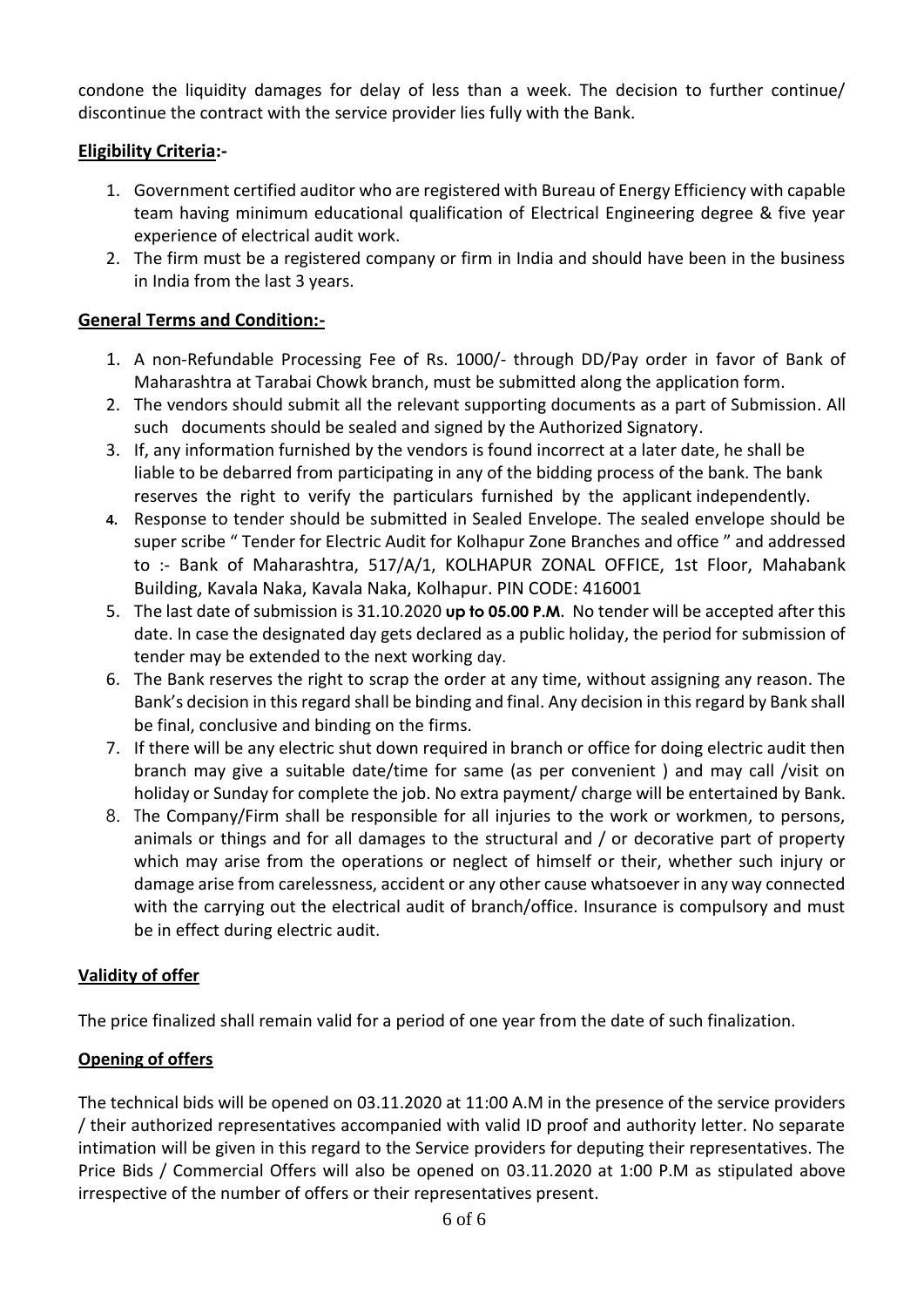#### **No commitment to accept lowest or any tender**

The Bank shall be under no obligation to accept the lowest or any other offer received in response to this tender and shall be entitled to reject any or all offers without assigning any reasons whatsoever.

#### **Splitting of order**

The Bank reserves its right for splitting the order between the two service providers. The splitting of the order, provided the L-2 service provider agrees to match the prices quoted by L-1 service provider and agrees for all the terms and conditions. Or The Bank reserves its right to give full order to L-1.

#### **Right to alter quantities**

The Bank will be free to either reduce or increase the number of branches for audit on the same terms and conditions. The Bank also reserves the right to place further/repeat order on same terms and conditions within a period of 12 months.

#### **Reports Submission**

Vendor should submit the audit report of first branch immediately after visit for checking purpose, remaining branches can be carried out after confirmation from bank. Vendor should submit the electric audit report (softcopy/hardcopy) to us under copy to branches. **Summary/Consolidated of reports** of should be submitted separately (softcopy/hardcopy) to zonal office.

#### **Payment terms**

The terms of payment are as under:

- 1. No advance payment against work order.
- 2. 100 % Payment will be made after receiving the Audit reports (softcopy & hardcopy) of all branches & separate Summary of reports (softcopy/hardcopy).
- 3. No additional payments will be considered for multiple visits.

#### **Force Majeure.**

If at any time during the period of the contract the performance in whole or in part by either party or any obligation under the contract shall be prevented or delayed by reasons of any war, hostilities, acts of God, public, enemy, civil commotion, sabotage, fires, floods, explosions, epidemics etc. then, provided notice of the happening of the any such events is given by either party to the other within 15 days from the date of occurrence thereof, neither party shall by reason of such event be entitled to terminate their contract nor shall either party have any claim for damages against the other in respect of such non-performance or delay in performance. The whole or any part of the Party's obligations under the contract shall be resumed as soon as practicable after such event has come to an end or ceased to exist. If force majeure event continues beyond the period of three (3) months the parties shall hold consultation to resolve the problem satisfactorily.

Dy. Zonal Manager Kolhapur Zone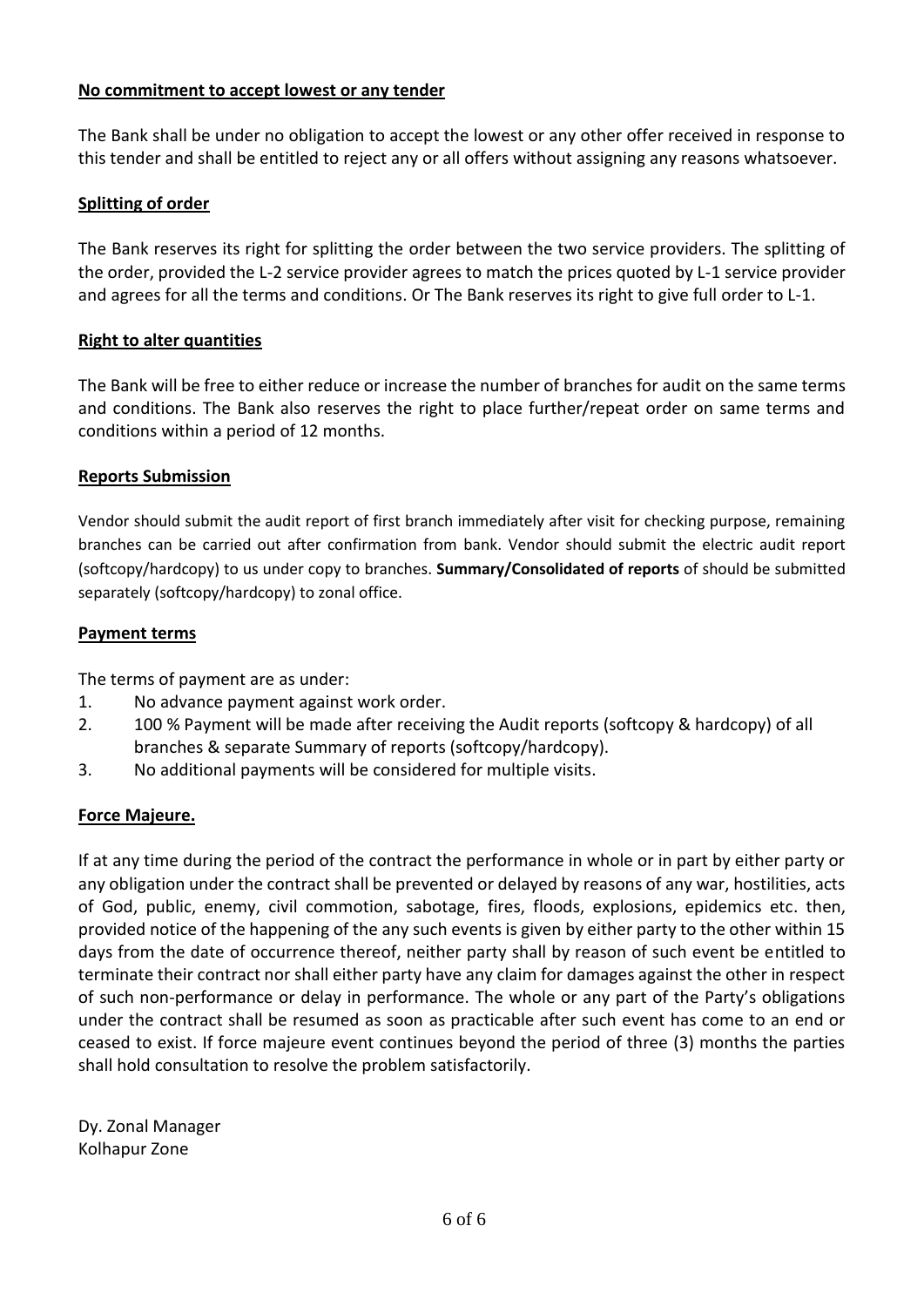**Basic Information Basic Information** 

| Sr. | Particulars                                                                                                                                                             | <b>Details</b>                                                                                                 |
|-----|-------------------------------------------------------------------------------------------------------------------------------------------------------------------------|----------------------------------------------------------------------------------------------------------------|
| 01  | Name of the Company/Firm/Applicant and<br>address of the registered office:-                                                                                            |                                                                                                                |
|     | Phone No:-<br>Fax No:-<br>E-mail:-<br>Mobile No:-<br>Website, if any:-                                                                                                  |                                                                                                                |
| 02  | Date and year of establishment (enclose<br>documentary evidence)                                                                                                        |                                                                                                                |
| 03  | Type of the organization (whether sole<br>proprietorship, partnership, private Itd. or<br>Cooperative body etc.)                                                        |                                                                                                                |
| 04  | Name of the proprietor/partners/Directors of<br>application with address and phone no. (in case)<br>a.<br>b.<br>C.                                                      |                                                                                                                |
| 05  | Details of registration-whether partnership firm,<br>company etc. Name of registering authority, Date<br>and Registration number. (enclose documentary<br>evidence)     |                                                                                                                |
| 06  | Whether the firm has worked for the<br>Government/Semi-government/Municipal<br>Authorities or any other public organization Banks<br>etc. if so, give details.          |                                                                                                                |
| 07  | No. of years of experience in the relevant field.<br>(enclose certificate)                                                                                              |                                                                                                                |
| 08  | Yearly turnover of the organization during last<br>three years (year wise) - as certified by the<br>chartered accounted (enclose copy of balance<br>sheet of last year) | Rs. ------------ for 2017-18<br>Rs.---------------for 2018-19<br>Rs.------------- for 2019-20<br>(Provisional) |
| 09  | Name of electrical auditor / engineer/inspector (<br>full details and qualification) (enclose document)                                                                 |                                                                                                                |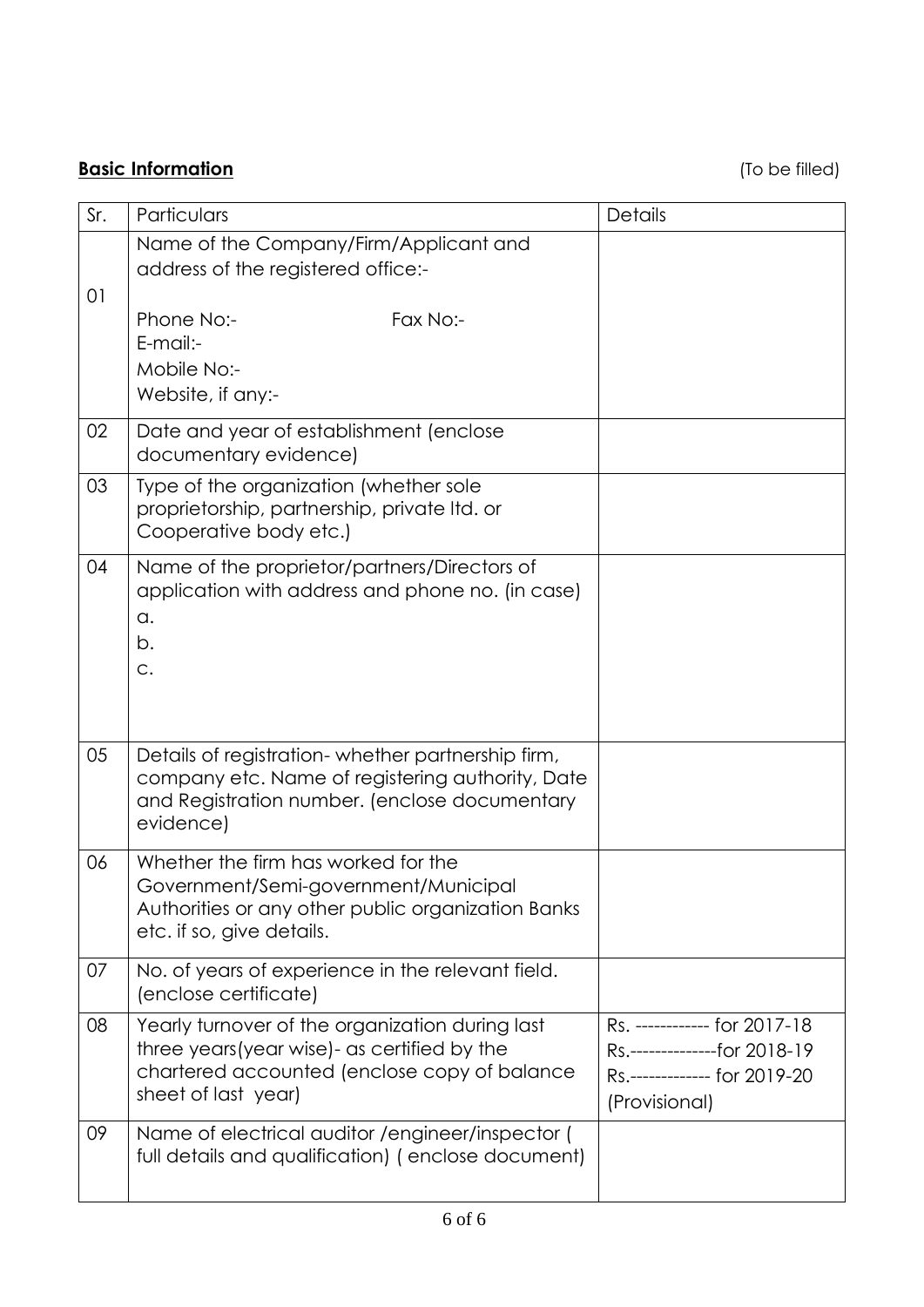| 10 | Income tax no:-                                                                     |  |
|----|-------------------------------------------------------------------------------------|--|
|    | Permanent A/c no:                                                                   |  |
|    | GST no:                                                                             |  |
|    | (enclose documentary evidence)                                                      |  |
| 11 | Details of staff member who will execute the<br>project (may attach separate sheet) |  |
| 12 | License Number/ name of the Licensing authority                                     |  |

# **List of important works completed**

| Sr. | Name of the<br>project/work  <br>and<br>employer | <b>Nature</b> | Work<br>of work   Order No &<br>date | Present<br>stage of<br>work | Value<br>contract (Rs.)<br>Оf | <b>Brief details</b><br>of the<br>dispute (if<br>any) |
|-----|--------------------------------------------------|---------------|--------------------------------------|-----------------------------|-------------------------------|-------------------------------------------------------|
|     |                                                  |               |                                      |                             |                               |                                                       |
|     |                                                  |               |                                      |                             |                               |                                                       |

Notes:

- 1. Information has to be filled up specifically in this format. Please do not write remark "As indicated in Brochure".
- 2. Indicate other points, if any, to show your technical and managerial competency to indicate any important point in your favor.